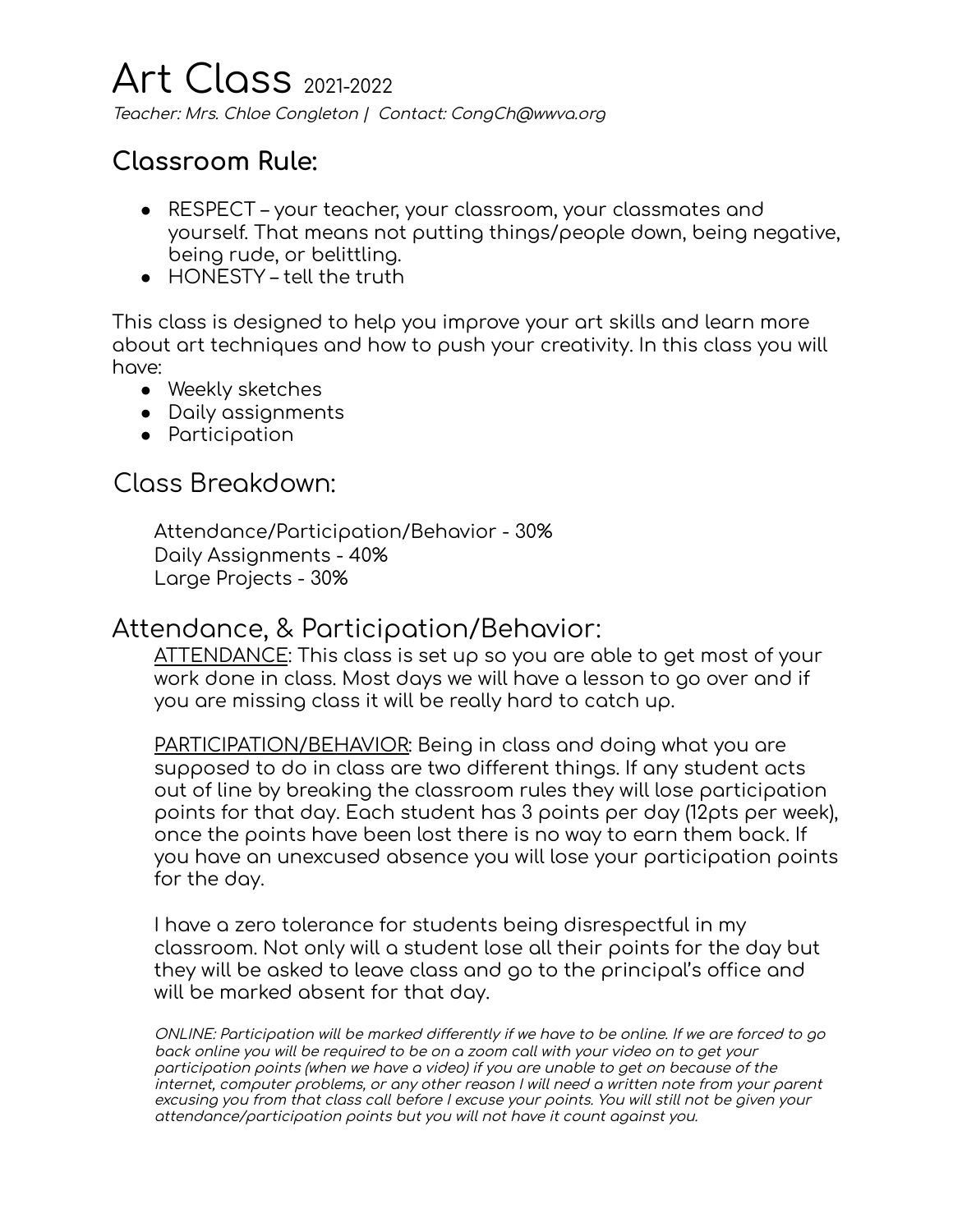# Daily Assignments:

Throughout the course of the year, you will work on a number of projects in different mediums.

Weekly Sketches

- These are due once a week
- Use: Pen, Pencil, Markers, colored pencils, etc. (not any paints or messy mediums)

Students who have turned in Weekly sketches on time for the first quarter as well as keeping up their grades are able to have the option to work on <sup>a</sup> larger project instead of doing weekly sketches but they will need to get it approved by the teacher before doing this.

#### In Class Assignments

● These assignments will be taught every day. If the project takes two days to complete I will usually give an additional day so people can finish their assignments in class. The in class assignments are meant to be just that. I do not want these assignments taken home.

ONLINE: If we are forced to go online I will have you guys journaling and sketching different things weekly along with your weekly sketches from your sketchbook. If we are online our class course will be completely different from what I have planned to do if we are in person. We will go over this when or if we get to this point.

### Projects & Finals:

After every section we go over there will be a large project due. The projects will be larger drawings and other times it could be an actual writing assignment. These projects will be counted as a final as well. All finals will be discussed in class at least two weeks minimum before it is due.

#### Grades:

 – 100% - A – 89% - B – 79% - C – 69% - D Below 60% - F

#### Late Work:

All late work will receive 20% off. If the project is turned in after a month it will be a zero. With some projects there will be a grace period, this is only meant for students that wish to spend more time on their projects (this happens BEFORE it's late), not for students that have procrastinated. Any student that has an unexcused absence will not have a day to make up the work and will be expected to turn the work in on time. Any student that has an excused absence will have an additional day to make it up.